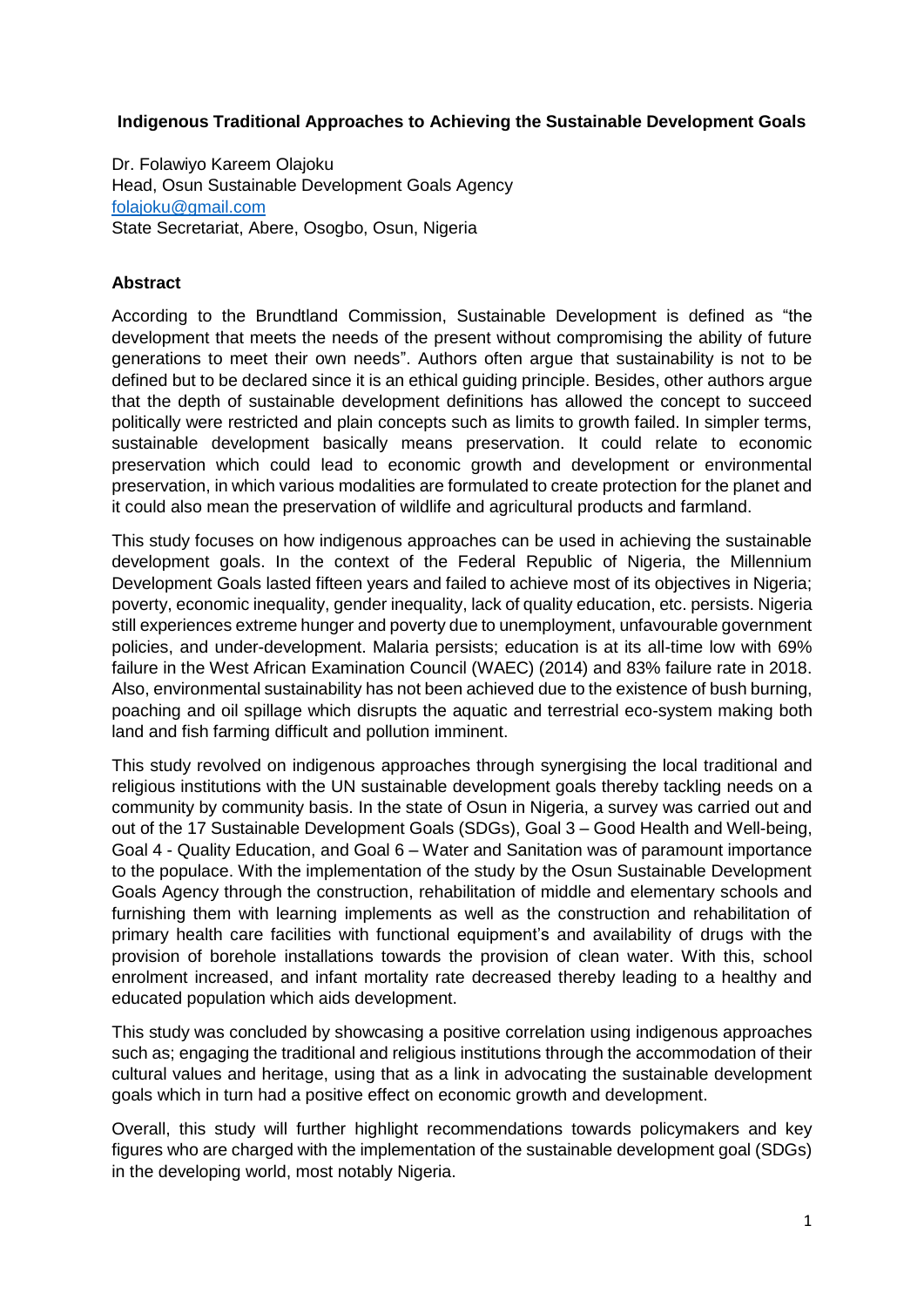#### **Introduction**

Sustainable Development is defined by the Brundtland Commission<sup>1</sup> as development that meets the needs of the present without compromising the ability of future generations to meet their own needs.<sup>2</sup> Authors often argue that sustainability is not to be defined but to be declared since it is an ethical guiding principle. Besides, other authors argue that the depth of sustainable development definitions has allowed the concept to succeed politically were restricted and plain concepts such as limits to growth failed. In simpler terms, sustainable development basically means preservation. It could relate to economic preservation which could lead to economic growth and development or environmental preservation, in which various modalities are formulated to create protection for the planet and it could also mean the preservation of wildlife and agricultural products and farmland.

This study focuses on how indigenous approaches can be used in achieving the sustainable development goals. In the context of the Federal Republic of Nigeria, the Millennium Development Goals lasted fifteen years and failed to achieve most of its objectives in Nigeria; poverty, economic inequality, gender inequality, lack of quality education, etc. persists. Nigeria still experience extreme hunger and poverty due to unemployment, unfavourable government policies, and under-development. Malaria still persists while education on the other hand is at its all-time low with 69% failure in the West African Examination Council (WAEC) (2014) and 83% failure rate in 2018.<sup>3</sup> Again, environmental sustainability has not been achieved due to the existence of bush burning, poaching and oil spillage which disrupts the aquatic and terrestrial eco-system making both land and fish farming difficult and pollution imminent.

This study revolved on indigenous approaches through synergising the local traditional and religious institutions with the sustainable development goals thereby tackling needs on a community by community basis towards channelling the sustainable development goals framework to the understanding of local institutions (religious, local community and traditional institutions) for proper implementation.

# **Historical Context**

**.** 

# ❖ **The African Society**

The African continent continues to experience low-level development amidst vast abundance of natural resources, foreign aids, and technological advancement and this is often due to unfavourable government policies, corruption, improper utilisation of natural resources, vast amount of inequality, the continuous existence of personal rule, disregard for the rule of law and the lack of good governance.

The popular image of Africa is a continent of immense corrupt heads of government who super-see over fractious populations. The personal rule Paradigm and Patrimonialism can be used in this same context, which refers to a political system that its military and administrative staff are the personal retainers of the head of government. The key features of this kind of

<sup>1.</sup> The Brundtland Report: Seizing the Opportunity: IIED Thoughts towards the Follow-up of the WCED Report "Our Common Future." London: International Institute for Environment and Development, 1987.

<sup>2.</sup> Tony Vetter, Don MacLean, and Heather Creech, Sustainable Development - Theme Proposal for IGF, (New Delhi: The Internet Governance Forum 2008) p 1-11

<sup>3.</sup> Chux Ohai,''83% of candidates fail 2018 WASSCE'' PUNCH, March 13, 2018 <https://punchng.com/83-of-candidates-fail-2018-wassce/> (Accessed June 1, 2019)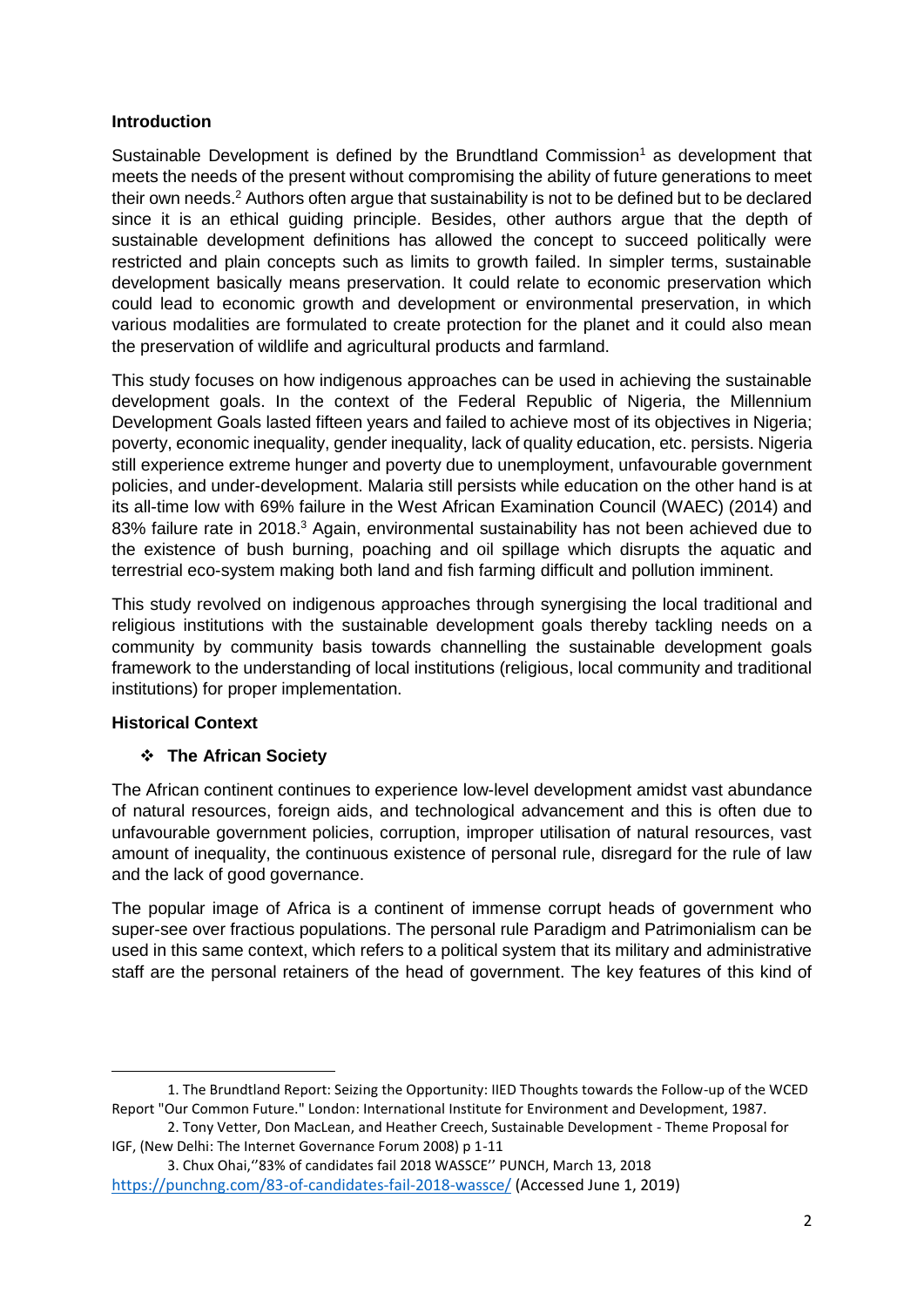political systems are that positions are dependent on one's loyalty to superiors and political office are treated as private property and source for private gains. 4

Most of the world's foreign aids are poured into Africa, millions of dollars are given to African Countries yearly and international organisation such as the World Bank, IMF, DFID, United Nations and various NGOs are charged with the responsibility of international development. Even with all this help, Africa's development is relatively stalled. African countries are engrossed with vast amount of public debts to multinational organisations and foreign countries with little or no prospect for repayment. The Inflow of aids has kept African nations from international bankruptcy, the extreme dependence on aid without proper regulation and sanctions gives rise to misappropriation of foreign aids.

# ❖ **Millennium Development Goals (MDGs) in Nigeria**

The United Nations designed the Millennium development goals (MDGs) intending to drive international development through eradicating poverty, fostering quality education, fight HIV and AIDS, gender equality and addressing sustainable environment.

The Federal Republic of Nigeria was among the 189 countries that adopted the MDGs in the year 2000. The MDGs commenced in Nigeria in 2005, after the cancellation of the debt relief. The cancellation of the debt enabled the Nigerian government to save US\$1 billion annually and this led to the increase and target of pro-poor interventions. The MDGs projects in Nigeria has gulped about N1.4 trillion between 2006 and 2010 (Az-Zubair; 2010). Prodding further, an analysis of the 2012 budget shows that a total of more than N3 trillion was spent on MDGs (PCAMMDGs, 2013). The robust disbursement of funds towards MDGs program initiates commitment to the actualization of the MDG goals and targets. However, assessment reports of the MDGs do not seem to suggest much success. The 2004 report which was Nigeria's first report on MDGs suggests that it was unlikely for the country to realize most of the goals air marked for 2015 especially halving poverty and hunger, reducing child mortality amongst other key goals (MDGs Report, 2004:iv).

The 2005 reports, however, contained some ray of hope with regards to Nigeria actualizing some of the millennium development targets such as; universal primary education, ensuring environmental stability, and developing global partnership. The report also stated that Nigeria could achieve other targets such as eradicating extreme poverty and hunger; gender equality, reducing child mortality, improving maternal health by 2015 given the current policies set in place and the debts which was exonerated within that year span (Nigeria MDGs Report, 2005).

The 2008 Nigeria MDGs Report which denoted a mid-point of the 15 years millennium journey, however, indicated a slow-paced approach in the realization of the goals on the underlying basis of the 2005 Nigeria MDGs report (Nigeria Mid-Point Assessment, 2008; Igbuzor, 2013:13). The report indicates that the number of people living in poverty was to have declined from 54.7% to 28.7% in 2007 in ascertaining the assurance of the goals, but it has not gotten there. On the other hand, infant mortality rose from 81 per 1000 live births in the year 2000 to 110 per 1000 live births in 2005/2006 against the global target of 30 per 1000 live births in 2015. Under the midway target, maternal mortality rates were expected to fall within 440 per 100,000 live births, however, it was 828 deaths per 100,000 live births and 531 deaths per 100,000 live births in urban areas. The numbers of people with access to safe drinking water rose from 54% in 2000 to 60% in 2005/2006 while the proportion of the population with access to basic sanitation dropped from 42.9% in 2000 to 38% in 2005/2006 (Nigeria midpoint

1

<sup>4.</sup> David K. Leonard and Scott Straus, Africa's Stalled Development: International Causes and Cures, (Colorado: Lynne Rienner Publishers Inc, 2003) p. 2 – 3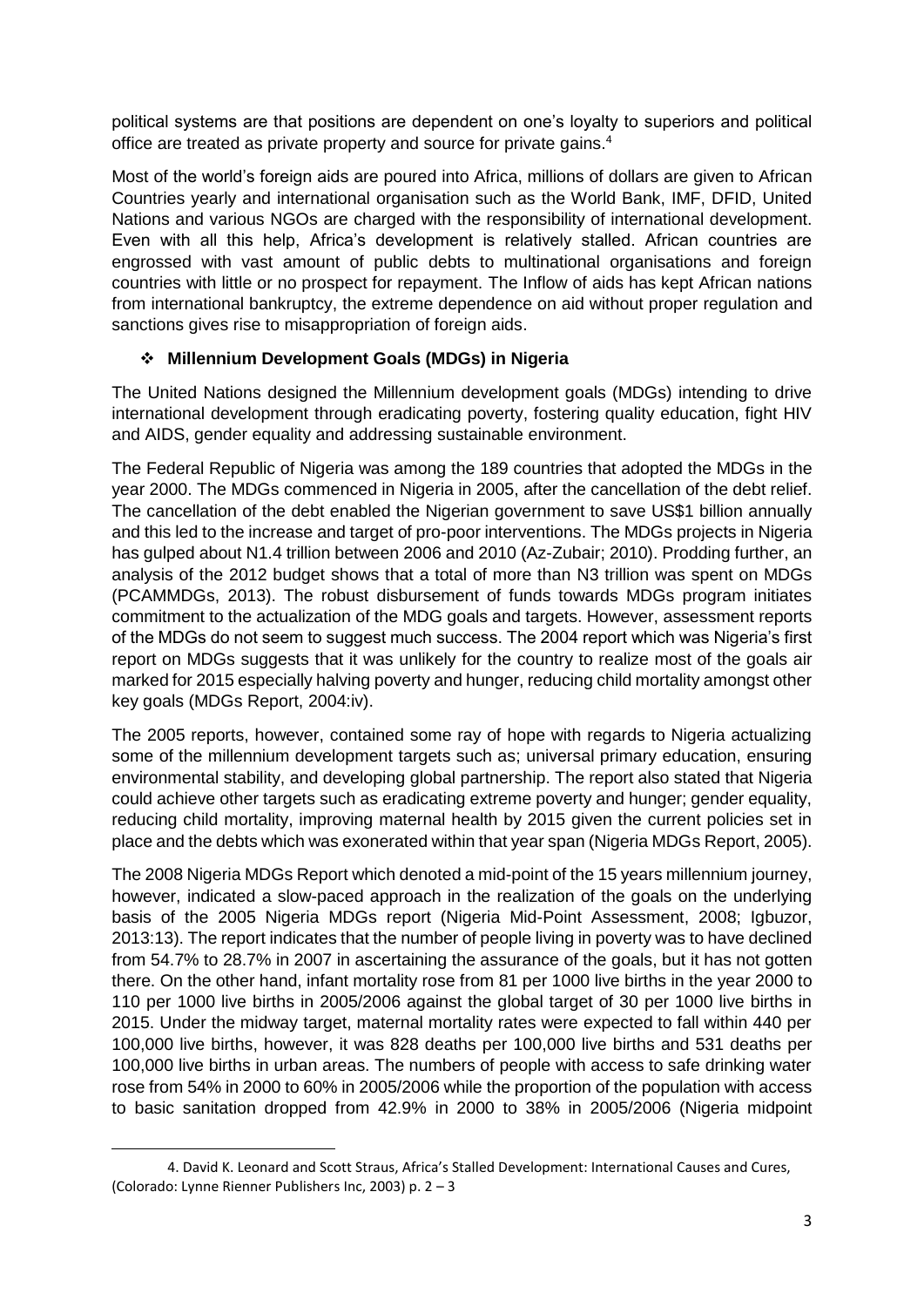Assessment, 2008; Lawal, et al, 2012: 77-78; Igbuzor, 2013: 10-12). In view of the poor midpoint performance, some scholars are of the opinion that the country may be unable to achieve the MDGs target in 2015 especially given the lack of transparency and accountability, misuse of funds, poor coordination and corruption facing the implementation of most of the MDGs Programmes (Ibrahim and Igbuzor, 2009; Oshelowo, 2011; Lawal et al, 2012; Ajiye, 2014; Imodu, 2014; Omoh, 2014, Odunyemi, 2015)<sup>5</sup>.

The MDGs did not achieve much success due to unfavourable government policies by the host countries, misappropriation of the MDGs fund by inexperienced personnel in-charge of driving the MDGs in the host countries, vast amount of corruption and the absence of sanctions if goals were not achieved to a sizeable extent featured in the Federal Republic of Nigeria<sup>6</sup>.

The result of the failures of the MDGs refers to the postulation that countries at the bottom are falling apart and behind. The bottom billion tends to disunite from an increasingly sophisticated world economy which encompasses technological advancement, industrial revolution and vast educational and research-based innovation that drives growth and development. With the factors outlined, integration will become harder due to the vast differences in development.<sup>7</sup>

# **The Sustainable Development Goals (SDGs)**

The Sustainable Development goals were adopted by world leaders on 25<sup>th</sup> September 2015 at the United Nations Sustainable Development Summit (UNSDS) held in New York and convened as a high-level plenary meeting of the General Assembly. The Sustainable Development Goals includes 17 sets of agenda or goals which tend to fight inequality and injustice, end poverty as well as tackling climate change by 2020. UNDP Administrator, Helen Clark noted: "This agreement marks an important milestone in putting the world on an inclusive and sustainable course. If we all work together, we have a chance of meeting citizens' aspirations for peace, prosperity, and wellbeing, and to preserve our planet". The United Nations Development Programme (UNDP) strategic plans are connected to the 17 Sustainable Development Goals focus areas: sustainable development, democratic governance, and peacebuilding, climate and disaster resilience.<sup>8</sup>



<sup>5.</sup> DUROKIFA A. A, ABDUL-WASI B. M. Evaluating Nigeria's Achievement of the Millennium Development Goals (MDGs), (South Africa: Africa's Public Service Delivery & Performance Review, 2016) p.663 - 664

 $\overline{a}$ 

<sup>6.</sup> Ibid.

<sup>7.</sup> Paul Collier, The Bottom Billion: Why the Poorest Countries are failing, (New York: Oxford University Press, 2007) p. 1 - 4

<sup>8.</sup> UNDP, Sustainable Development Goals

<http://www.undp.org/content/undp/en/home/mdgoverview/post-2015-development-agenda.html> (Accessed 06 June 2019)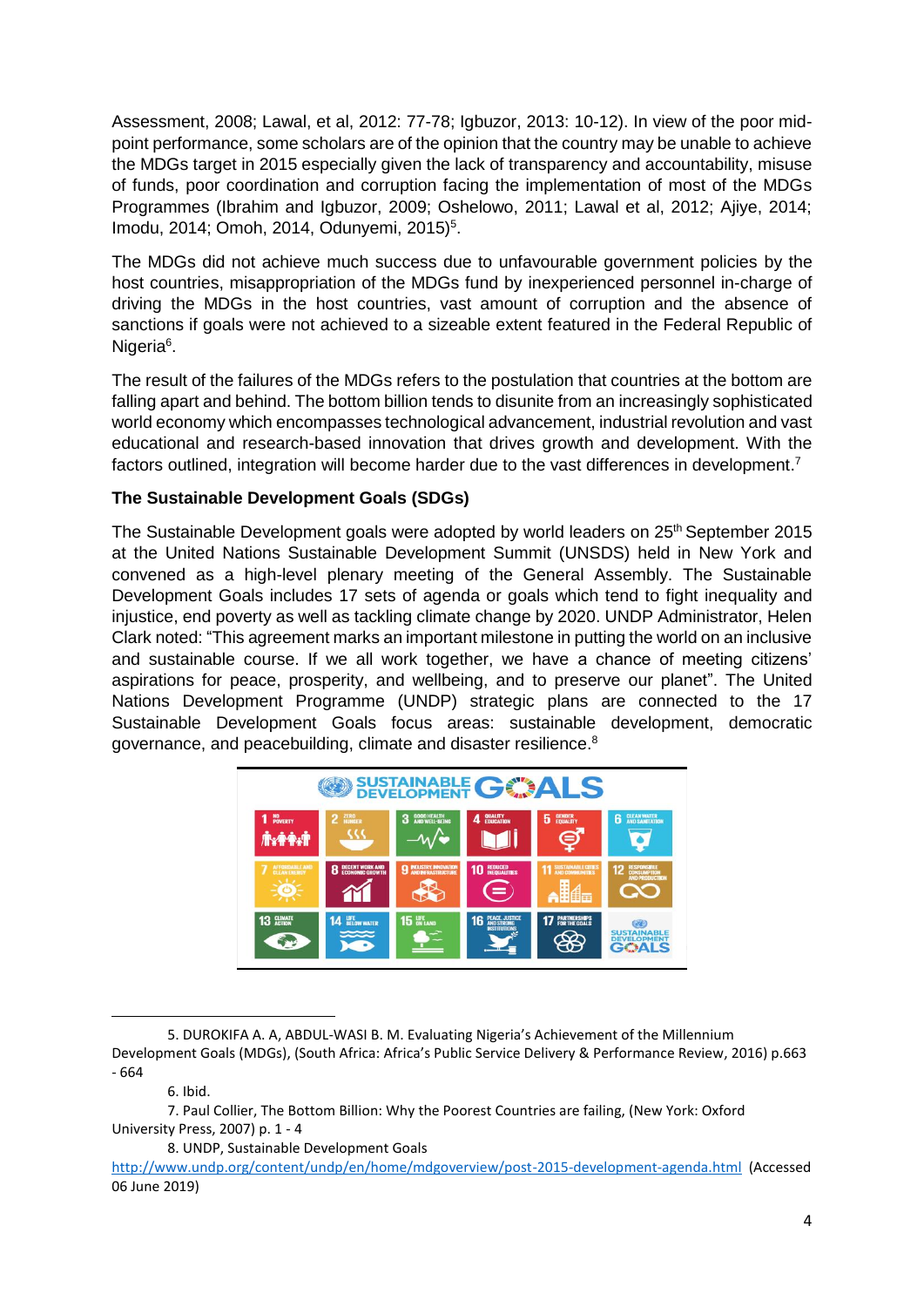The SDGs are a proposed set of targets relating to future international development. They replace the Millennium Development Goals (MDGs) and contain 17 goals with 169 targets covering a broad range of sustainable development issues such as ending poverty and hunger, improving health and education, making cities more sustainable, combating climate change, and protecting oceans and forests.

The main aim of the MDGs is to address eight fundamental issues of eradicating extreme poverty and hunger, achieving universal basic primary education, promoting gender equality, reducing child mortality, improving maternal health, combat HIV/AIDS, malaria and others, to ensure environmental sustainability and to develop a global partnership for development. Nigeria experiences extreme hunger and poverty due to unemployment, unfavourable government policies, and under-development. Education is at its all-time low while malaria on the other hand persists and can be said to be the common ailment in almost every household. Also, environmental sustainability has not been achieved due to the existence of land degradation, bush burning, oil spillage in the Niger Delta region, which has disrupted the aquatic eco-system and polluted the area.<sup>9</sup> This indicates the poor implementation process of the MDGs in its 15 years of existence in the Federal Republic of Nigeria, hence the need to postulate alternative approaches towards the implementation of the SDGs.

#### **Traditional and Religious Institutions**

**.** 

Tradition is often a behaviour or belief passed down within a group or society with symbolic meaning or special significance with origins in the past.<sup>10</sup> Religion and tradition are often intertwined due to the correlation and infusion of a way of life.

In the context of the Federal Republic of Nigeria, Traditional institutions are the custodian of the cultures, values, and beliefs of the various ethnic groups. Nigeria has 250 ethnic groups and the most populous and politically influential include: Hausa and Fulani 29%, Yoruba 21%, Igbo (Ibo) 18%, Ijaw 10%, Kanuri 4%, Ibibio 3.5%, Tiv 2.5% with languages which includes, Hausa, Yoruba, Igbo (Ibo), Fulani, and over 500 additional indigenous languages. The dominant ethnic group in the northern two-thirds of the country is the Hausa-Fulani, most of whom are Muslim. Other major ethnic groups of the north are the Nupe, Tiv, and Kanuri. The Yoruba people are predominant in the southwest. The Igbo (Ibo) are predominant in the southeast and the population is roughly balanced between Muslims and Christians with a small minority of those who practice indigenous beliefs.<sup>11</sup> People are often influenced by their beliefs due to the nature of the religion and culture they emanate from. In the context of addressing developmental challenges, the need to appeal to one's religion, culture or way of life is crucial in the implementation of a developmental agenda.

Tradition and religion are often not progressive, they are often seen to be backward in the African society context and the need to proper enlighten and work in partnerships with the traditional and religious societies in order to create synergy towards the proper implementation of the SDGs is crucial in the attainment of the SDGs in developing country such as the Federal Republic of Nigeria.

<sup>9.</sup> Folawiyo Olajoku, ''Moving from MDGs to SDGs,'' The Guardian, October 07, 2015 <http://www.ngrguardiannews.com/2015/10/moving-from-mdgs-to-sdgs/> (Accessed 06 June 2019)

<sup>10.</sup> Green, Thomas A. Folklore: An Encyclopedia of Beliefs, Customs, Tales, Music, and Art. Santa Barbara (Calif.): ABC-Clio, 1998.

<sup>11.</sup> Economic Section, United States Embassy in Nigeria, ''Nigeria Fact Sheet'' January 2012 <https://photos.state.gov/libraries/nigeria/487468/pdfs/Nigeria%20overview%20Fact%20Sheet.pdf> (Accessed June 1, 2019)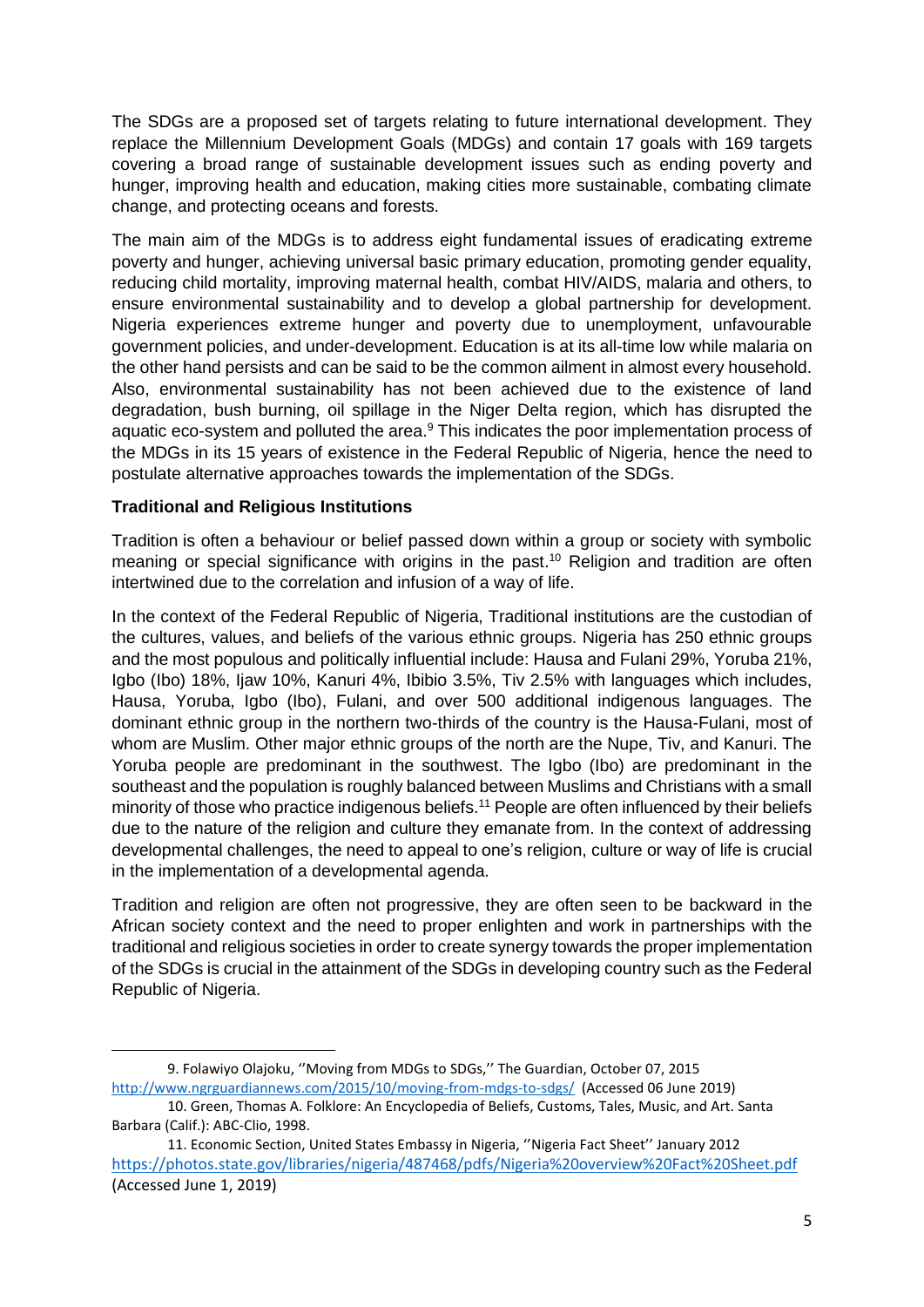#### **Implementation of the SDGs using Indigenous Traditional and Religious Institution**

The developing world is entrenched with poverty, hunger and unfavourable policies towards education, health and the provision of basic social amenities as well as the neglect of caring for the environment. The Federal Republic of Nigeria faces challenges of poverty, hunger, poor education, and health system and the existence of inequality. The Millennium Development Goals (MDGs) did not achieve its objectives in the 15 years of existence (2000- 2015) in Nigeria thereby mandating the existence of new thoughts and framework on how the Sustainable Development Goals (SDGs) can be implemented in the developing world such as Nigeria towards fulfilling the global mandate of the SDGs.

Nigeria has overtaken India as the country with the largest number of people living in extreme poverty, with an estimated 87 million Nigerians, or around half of the country's population living on less than \$1.90 a day,<sup>12</sup> thus making the implementation of the development framework of the SDGs crucial.

Culture often could be either tonic or toxic to development. Culture is a subset of tradition which are values and beliefs that people strictly adhere to with little or no compromise. In the administration of the Global Goals (SDGs) in the developing world, the relativism and dynamism of culture must be taken into cognizance. The relativism of culture is based on the postulation that a person beliefs, values, and practices should be understood based on that person's own culture, rather than be judged on the criteria of another while the dynamism of culture states that culture is fluid and not static, with the ability to evolve or change in subtle and tangible ways. This further reiterates the synchronisation of the global goals to the tradition, religion, and culture of the community, society or nation being impacted upon.

The 17 Sustainable Development Goals includes the eradication of poverty, hunger, provision of health and education, promotion of gender equality, clean water and sanitation, clean energy, as well as the promotion of decent work and economic growth. The global goals also include the promotion of innovation, reduction of inequality, promotion of sustainable cities, responsible consumption and production, climate action, life on land and water, promotion of peace, justice and strong institution as well as partnership in achieving the goals.

The above-mentioned Sustainable Development Goals (SDGs) can be successfully implemented in the developing world most notably Nigeria, through synergy between the implementation institutions with the traditional and religious institutions domiciled in the area of implementation. The implementation institution in the context of Nigeria, is the Office of the Senior Special Assistant to the President on SDGs, thereby having sub implementation agencies at the State level. Nigeria consists of 36 states, thereby having 36 SDGs implementation agencies charged with the coordination and implementation of the SDGs while the Office of the Senior Special Assistant to the Nigerian President on SDGs serves as the coordinating and support agency.

The Osun Sustainable Development Agency, domiciled in the State of Osun, Nigeria, embarked on the SDGs implementation process through the inculcation of religious and traditional institutions through community engagements, town hall meetings and sensitization thereby being able in carrying out surveys and sample opinions on the sustainable development goals framework of paramount importance through aligning the implementation in line with the cultural and religious belief of the people. Out of the 17 Sustainable

**.** 

<sup>12.</sup> Bukola Adebayo, ''Nigeria overtakes India in extreme poverty Ranking,'' CNN, June 26, 2018 <https://edition.cnn.com/2018/06/26/africa/nigeria-overtakes-india-extreme-poverty-intl/index.html> (Accessed July 06, 2019)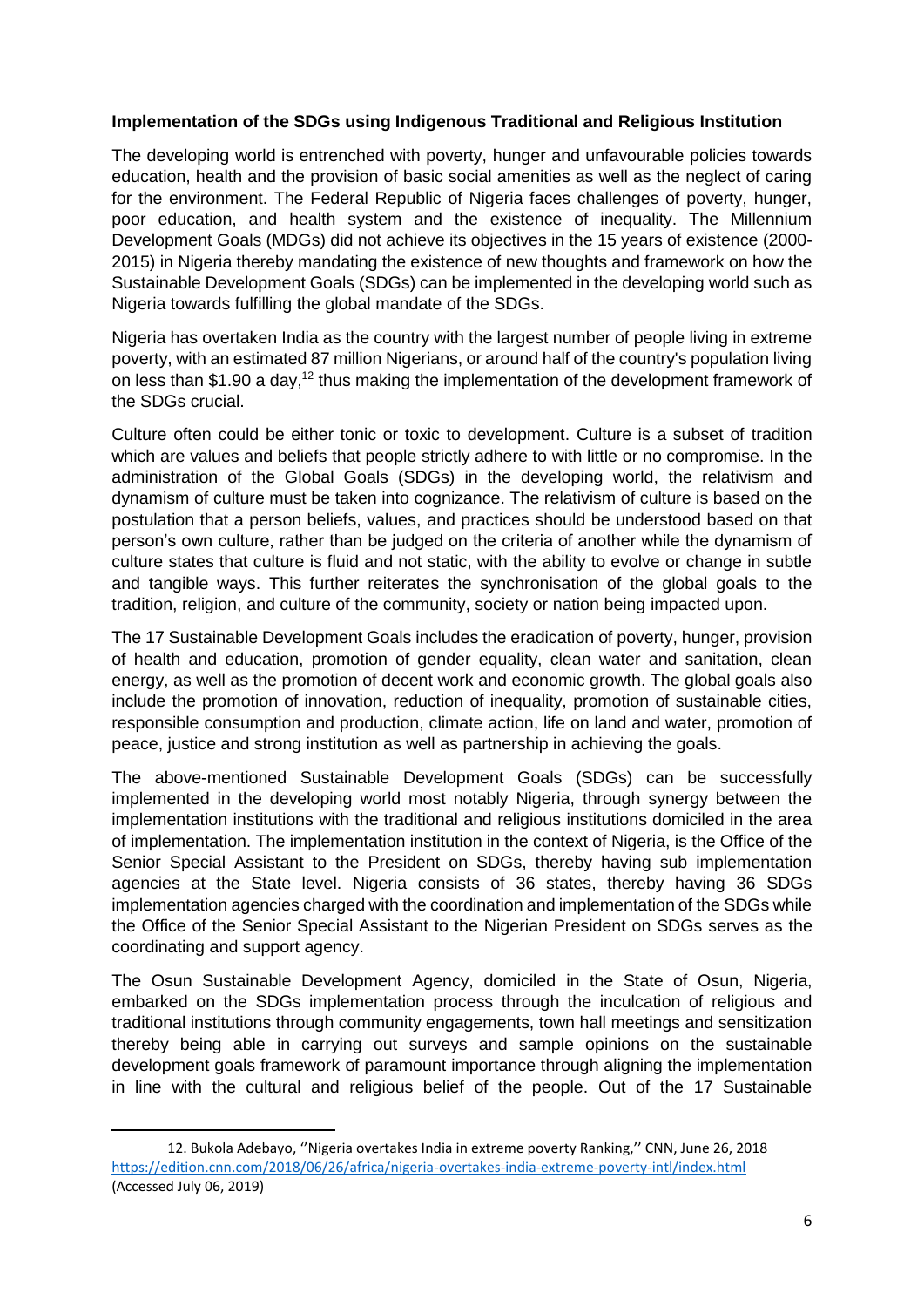Development Goals (SDGs), three of the goals took centre stage, Goal 3 - Good Health and Well-being, Goal 4 - Quality Education and Goal 6 - Clean Water and Sanitation.

Osun is an inland state, in the South West of Nigeria, with a population of about 4 million people. The GDP of the state is \$7.28 Billion, and the people are mostly known for traditional religion with Osogbo, the state capital housing the Osun-Osogbo Groove which is a sacred forest. The annual festival tagged the Osun-Osogbo festival takes place at the Osun-Osogbo Groove where rites are performed on various deities. Some towns in Osun are popular for the Islamic religion, such as Iwo, and Ilesa is prominent for the Christian religion. A largely secular state which abhors the Yoruba cultural value of ''Omoluabi'' (The Spirit of honour, hard work, respect and resilient) and holds dearly the Yoruba heritage because of the historical significance of ''Ile-Ife,'' a prominent town in Osun, which is said to be the Origin of the Yoruba race.

The Osun sustainable development goals agency, embarked on a series of methodology using surveys, opinion polls and random sampling which includes:

- 1. Identifying which of the 17 sustainable development goals should take centre stage
- 2. How the highlighted goals can be implemented in line with the customs and tradition of the Osun people
- 3. The sustainability methodology towards post-implementation process thereby driving the SDGs longevity.

The three Sustainable Development Goals highlighted after the conduct of the survey in line with the Osun people traditional and religious institutions are:

- ❖ Goal 3 Good Health and Well-being,
- ❖ Goal 4 Quality Education

**.** 

❖ Goal 6 - Clean Water and Sanitation.

The survey showcased to the Osun Sustainable Development Goals Agency identified local governments of paramount importance. A pilot phase commenced in August of 2017 with the construction of 61 equipped primary health care facilities, distribution of 12,500 pregnancy kits,<sup>13</sup> and the construction of 45 blocks of classrooms with each block having 7 classrooms totalling 315 classrooms in elementary and middle schools in key local governments of need across the State of Osun. Boreholes were drilled in identified areas towards the provision of clean water.

As of March 2018, the projects in education, health and in the water and sanitation sector approached completion and 15,000 elementary and middle school pupils were beneficiaries from the construction of the classrooms, 78,000 people are benefiting from the primary health facilities while a projected 40,000 people are benefiting from the construction of 105 boreholes across the State of Osun towards the provision of clean water<sup>14</sup>.

In January of 2019, a post-implementation survey was carried out on the impact assessment of the SDGs framework being implemented in the State of Osun and out of the 15,000 pupils benefiting from the middle and elementary school rehabilitation, 12,500 of them made immense improvement in literacy, hence the gradual shift in the attainment of SDGs 4 –

<sup>13</sup>. Ajibola Olaniyi, ''Maternal Mortality: Osun Government distributes 12,500 pregnancy kits,'' Daily Post, December 12, 2017 [https://dailypost.ng/2017/12/12/maternal-mortality-osun-govt-distributes-12500](https://dailypost.ng/2017/12/12/maternal-mortality-osun-govt-distributes-12500-pregnancy-kits/) [pregnancy-kits/](https://dailypost.ng/2017/12/12/maternal-mortality-osun-govt-distributes-12500-pregnancy-kits/) (Accessed July 15, 2019)

<sup>14.</sup> Gbenga Olarinoye, ''Osun, SDGs Build 61 Primary Healthcare Centres.'' Vanguard, March 17, 2018 <https://www.vanguardngr.com/2018/03/osun-sdgs-build-61-primary-healthcare-centres/> (Accessed July 15, 2019)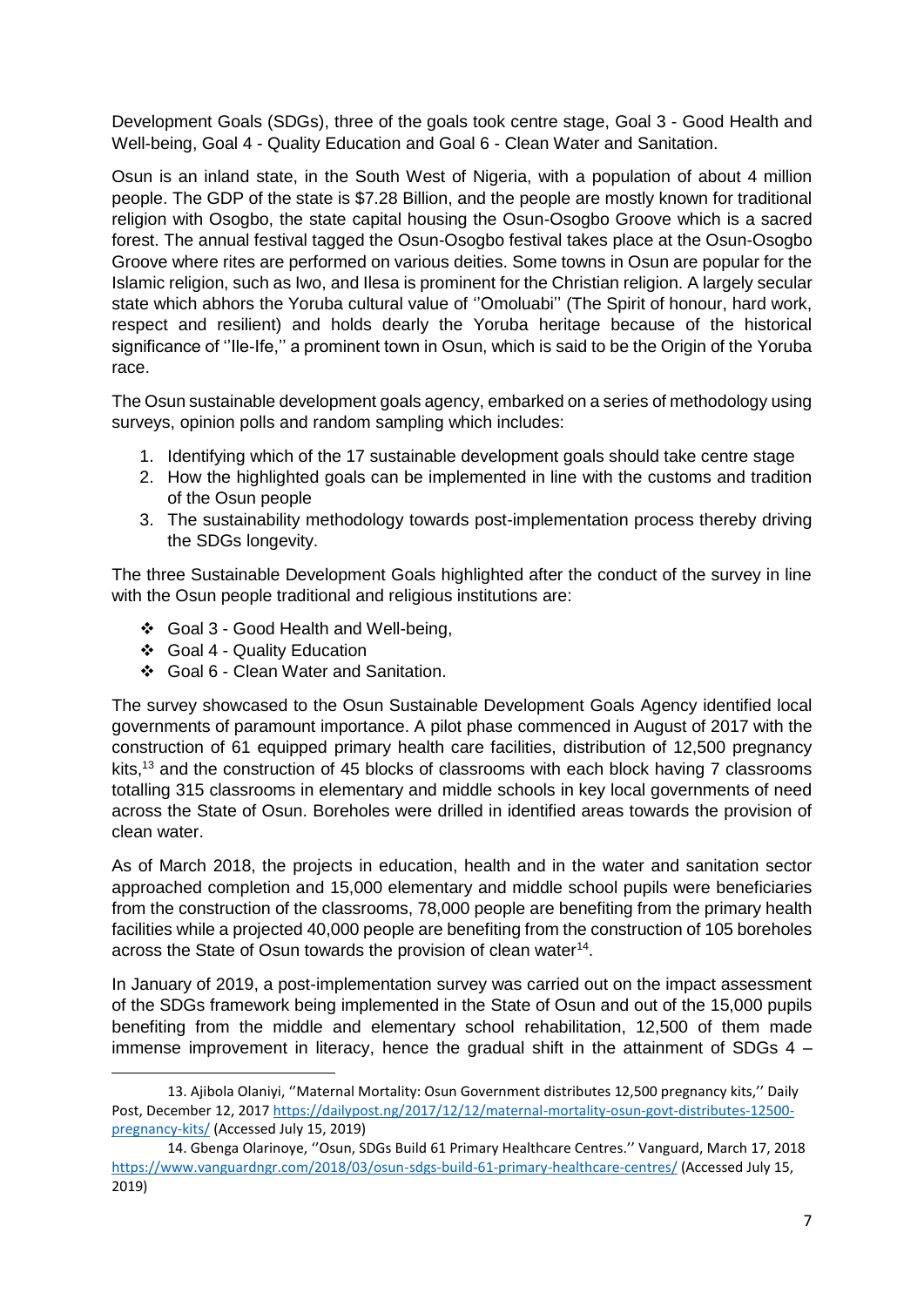Quality Education. Maternal mortality rate decreased due to the efficient functionality of the primary health facilities. According to the USAID, in Osun, maternal mortality rate is 165 maternal deaths per 100,000 live births.<sup>15</sup>

#### **Conclusion and Recommendation**

Sustainable development basically means preservation. It could relate to economic preservation which could lead to economic growth and development or environmental preservation, in which various procedures are formulated to create protection for the planet and it could also mean the preservation of wildlife and agricultural products and farmland.

With the implementation of the SDGs framework by the Osun Sustainable Development Goals Agency, this paper indicates a direct positive correlation in using indigenous approaches such as the inculcation of the traditional and religious institution in the implementation of the SDGs. The developing world, which is largely rural inhibits the existence of cultural and religious beliefs that dictates the modalities in which they live their lives or how they adhere to changes and accept the new ideas or framework.

The framework of forming partnerships in the implementation of the SDGs resonates with SDGs 17 – Partnerships for the goals. This further stipulates and demonstrates that when consensus is built around the importance and impact of the outcome, even stakeholders holding radical different ideological viewpoints can find a shared space for positive action.

This paper revealed few recommendations towards policymakers and key figures in the developing world who actively engage in the implementation of the SDGs, to not repeat the mistakes of the MDGs.

- I. Policymakers should inculcate relevant stakeholders during the pre-implementation and post-implementation process of the SDGs.
- II. Proper needs assessment should be carried out at the Pre-Implementation stage
- III. The need for the conduct of Impact assessment at the post-implementation stage
- IV. People of high moral and epistemic capital should head SDGs agencies in developing economies to forestall corruption.
- V. The Institutionalisation of the SDGs agencies towards appropriate budgetary provisions by the parliament.

# **References**

1

**Ajibola Olaniyi**, ''Maternal Mortality: Osun Government distributes 12,500 pregnancy kits,'' Daily Post, December 12, 2017 [https://dailypost.ng/2017/12/12/maternal-mortality-osun](https://dailypost.ng/2017/12/12/maternal-mortality-osun-govt-distributes-12500-pregnancy-kits/)[govt-distributes-12500-pregnancy-kits/](https://dailypost.ng/2017/12/12/maternal-mortality-osun-govt-distributes-12500-pregnancy-kits/) (Accessed July 15, 2019)

**Bukola Adebayo**, ''Nigeria overtakes India in extreme poverty Ranking,'' CNN, June 26, 2018 [https://edition.cnn.com/2018/06/26/africa/nigeria-overtakes-india-extreme-poverty](https://edition.cnn.com/2018/06/26/africa/nigeria-overtakes-india-extreme-poverty-intl/index.html)[intl/index.html](https://edition.cnn.com/2018/06/26/africa/nigeria-overtakes-india-extreme-poverty-intl/index.html) (Accessed July 06, 2019)

**Chux Ohai**,''83% of candidates fail 2018 WASSCE'' PUNCH, March 13, 2018 <https://punchng.com/83-of-candidates-fail-2018-wassce/>(Accessed June 1, 2019)

**David K. Leonard and Scott Straus**, Africa's Stalled Development: International Causes and Cures, (Colorado: Lynne Rienner Publishers Inc, 2003) p. 2 – 3

**Durokifa A. A, Abdul-Wasi B. M**. Evaluating Nigeria's Achievement of the Millennium Development Goals (MDGs), (South Africa: Africa's Public Service Delivery & Performance Review, 2016) p. 663, 664

<sup>15</sup>. USAID, ''Osun Health Profile,'' Health Finance and Governance, September 25, 2018 <https://www.slideshare.net/HFGProject/osun-state-health-profile-nigeria> (Accessed July 15, 2019)